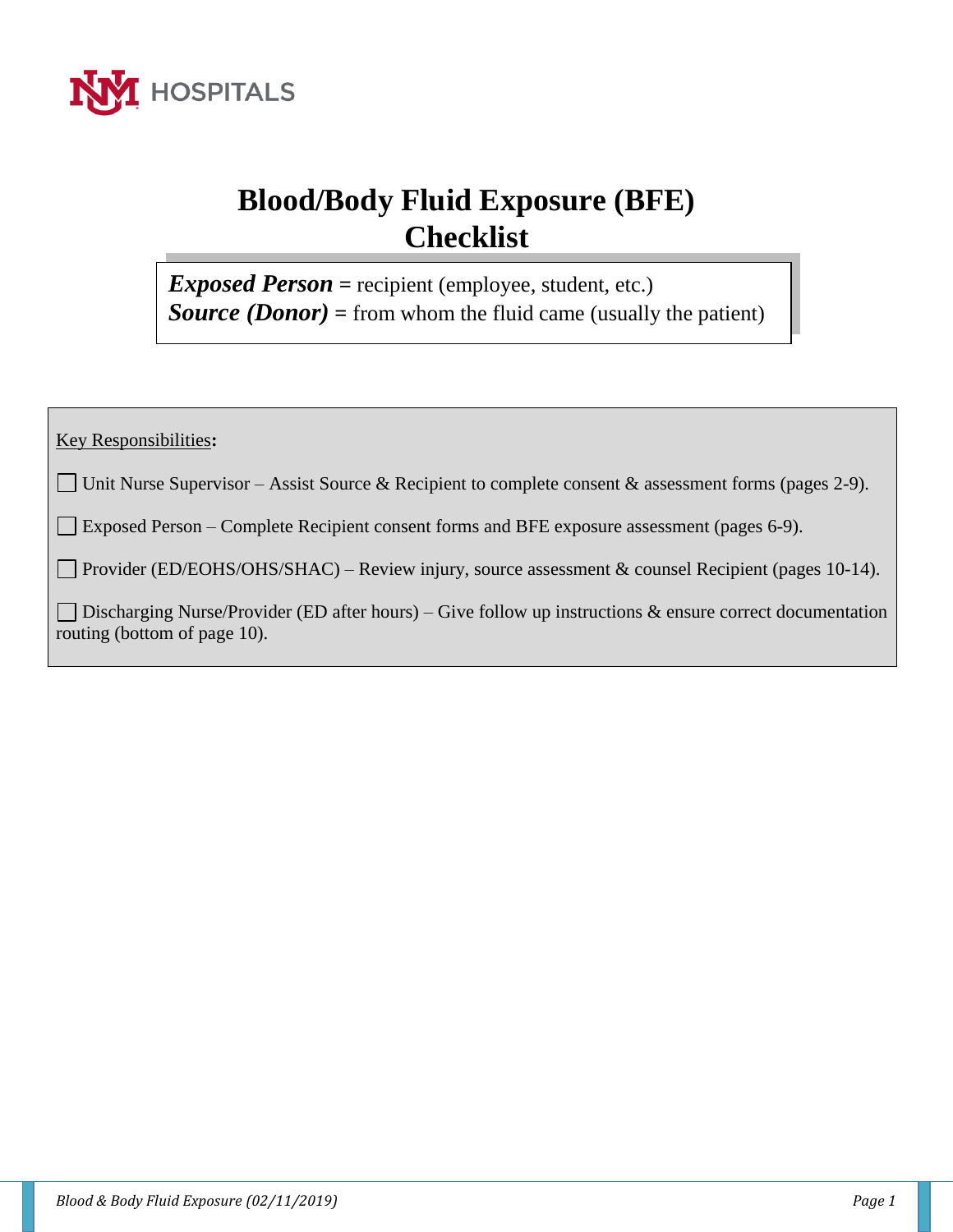### **Unit Nurse Supervisor Complete before sending exposed person to ED or EOHS or OHS or SHAC**

## **Blood/Body Fluid Exposure (BFE) Checklist**

*Exposed Person* **=** recipient (employee, student, etc.) *Source (Donor)* **=** from whom the fluid came (usually the patient)

| Assist with completion of:                                                                                                                                                                                                                                                                                                                                                                                                  |
|-----------------------------------------------------------------------------------------------------------------------------------------------------------------------------------------------------------------------------------------------------------------------------------------------------------------------------------------------------------------------------------------------------------------------------|
| Source Patient Risk Assessment & Testing Action Plan (page 3).<br>Source Patient Needle Don consent if indicated/possible (pages 4-5, utilize translator as needed).<br>Ordering Needle Donor (Needle Don) panel with Stat priority in PowerChart if indicated (page 3).<br>Exposed person HIV, Hep B and Hep C consent (pages 6-7).<br>Exposed person BFE Assessment (pages 8-9).                                          |
| <b>Do not</b> order or draw any blood from exposed person.                                                                                                                                                                                                                                                                                                                                                                  |
| Send exposed person with BFE Checklist packet to:                                                                                                                                                                                                                                                                                                                                                                           |
| UNMH employee: OHS (M-F 0730-1600) – $or - ED$ (after hours).<br>UNM SOM Medical Staff (Physicians, Fellows & Residents): EOHS (M-F 0800-1600) – or –<br>OHS (M-F 0730-1600 for initial visit) – $or$ – ED (after hours).<br>UNM Students: SHAC (generally M-F 0800-1700 subject to change $- or - ED$ after hours).<br>Contract hospital workers, non-UNM students, etc.: Location designated by their employer or school. |
| If sending exposed person to ED (after hours):                                                                                                                                                                                                                                                                                                                                                                              |
| Inform ED Charge RN (925-6117).<br>Inform exposed person to:                                                                                                                                                                                                                                                                                                                                                                |
| Print their immunization record (Intranet>Web Based Systems>Occupational Health DB).<br>Contact their designated occupational health department after discharge for follow up visit.<br>$-$ and $-$                                                                                                                                                                                                                         |
| Retain entire BFE packet upon discharge (if <b>NOT</b> going home before follow up visit).<br>$- or -$                                                                                                                                                                                                                                                                                                                      |
| Deposit entire BFE packet in OHS lock box in ED Triage (if going home before follow up visit).                                                                                                                                                                                                                                                                                                                              |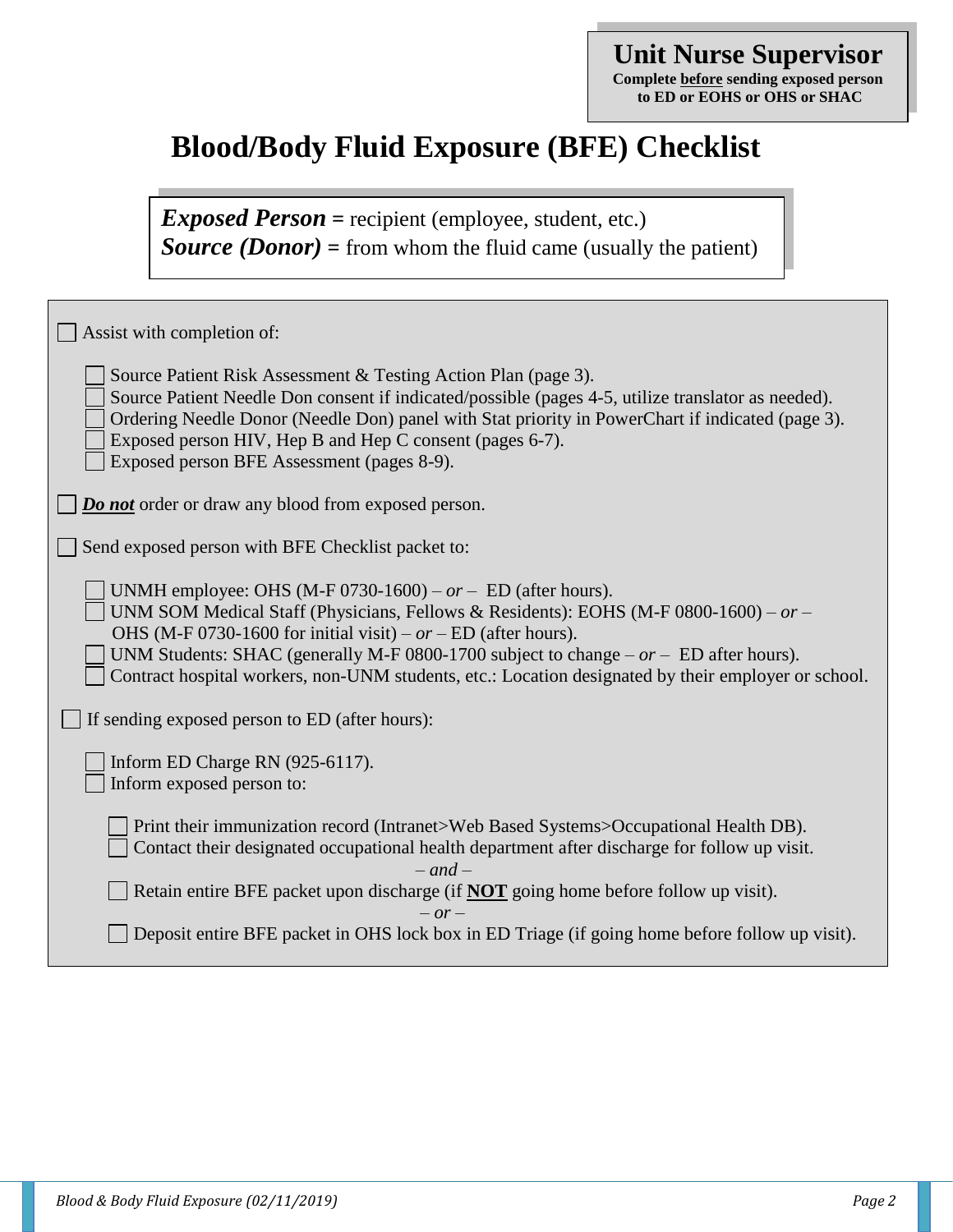### **Unit Nurse Supervisor**

**Complete before sending exposed person to ED or EOHS or OHS or SHAC**

## **Source (Donor) Risk Assessment & Testing Action Plan**



<sup>1</sup><br>Fluids identified by the CDC as carrying a risk of bloodborne pathogen transmission (HIV, Hepatitis B, Hepatitis C).

<sup>2</sup><br>Fluids identified by the CDC as not carrying a risk of bloodborne pathogen transmission (unless visibly bloody).

<sup>3</sup><br>Per New Mexico Statute 24-2B-5.3, "significantly exposed' means direct contact with blood or other potentially infectious material of a source individual in a manner that is capable of transmitting the human immunodeficiency virus."

4 Per New Mexico Statute 24-2B-5.3, informed consent is not required for source patient testing, however per UNMH policy *HIV Testing and Reporting* , "Providing an explanation of HIV testing in effort to obtain source patient's informed consent **is strongly recommended in the setting of an occupational exposure**. Informed consent for HIV testing and obtaining authorization for disclosure may be obtained concurrently."

<sup>5</sup><br>If source patient is <u>under 9 months of age</u>, the source risk assessment and source blood draw are done on the mother.

6 May be ordered as an add-on to a CH7 (Chem7) previously drawn in the last 72 hours.

 **\_\_\_\_\_\_\_\_\_\_\_\_\_\_\_\_\_\_\_\_\_\_\_\_\_\_\_\_\_\_\_\_\_\_\_ \_\_\_\_\_\_\_\_\_\_\_**

**Nurse Signature Date** 

Source (Donor) Label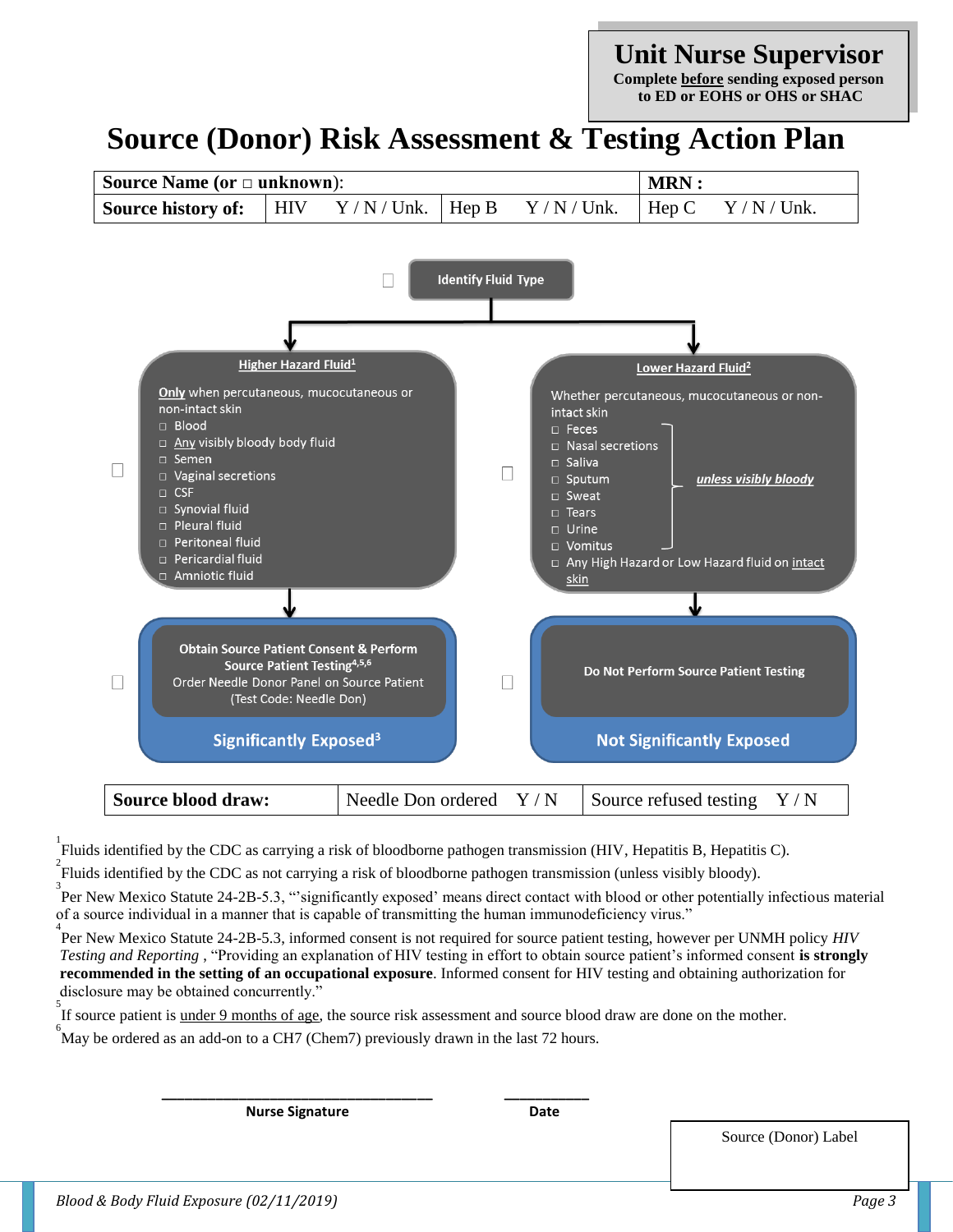

**Unit Nurse Supervisor Complete on Source Patient before sending exposed person to ED or EOHS or OHS or SHAC**

### **Source Patient Consent for HIV, Hepatitis B and Hepatitis C Testing**

| <u>д.,</u> | ∩t                                |
|------------|-----------------------------------|
| Name       | Address (Street, P.O. Box Number) |
|            |                                   |
| City       | Zip Code<br>State                 |

Hereby consent for the University of New Mexico Health Sciences Center ("UNMHSC") to perform a blood test in order to detect whether I have human immunodeficiency virus (HIV), Hepatitis B or Hepatitis C. This test is performed by withdrawing a sample of blood and conducting laboratory tests to screen for the presence of HIV, Hepatitis B or Hepatitis C.

- 2. I understand that I may benefit from testing. I understand that testing is mandatory if the exposure to an exposed individual was significant. I understand that testing is voluntary if the exposure to the exposed person was not significant. I understand that care will not be withheld should I refuse to consent to voluntary testing.
- 3. I understand that a positive HIV test result does not necessarily mean that I have or may develop Acquired Immunodeficiency Syndrome (AIDS), nor does a negative result guarantee that I do not have or will not develop AIDS. I have been informed and understand that HIV antibody test results, in a small percentage of cases, may indicate that a person has antibodies to the virus when the person does not have the antibodies (a false positive result) or that the test may fail to detect that a person has antibodies to the virus when the person does in fact have these antibodies (a false negative result).
- 4. I understand that the provider's orders for the HIV, Hepatitis B and Hepatitis C tests, test results and my signed consent for the tests will be maintained in my medical record in a confidential manner by UNMHSC and will not be disclosed without my authorization or as required or permitted by law. Any disclosure of my HIV records will be accompanied with a statement that records are not to be redisclosed without my authorization or as required or permitted by law.
- 5. I acknowledge that the proposed HIV, Hepatitis B and Hepatitis C tests have been satisfactorily explained to me and my questions have been answered.

| Patient or Legally Authorized Representative Signature | Date |                      |
|--------------------------------------------------------|------|----------------------|
| Printed Name (if different from patient)               |      |                      |
| Two witnesses are required for telephonic consent:     |      |                      |
| Witness $#1$ :                                         |      |                      |
|                                                        |      | Source (Donor) Label |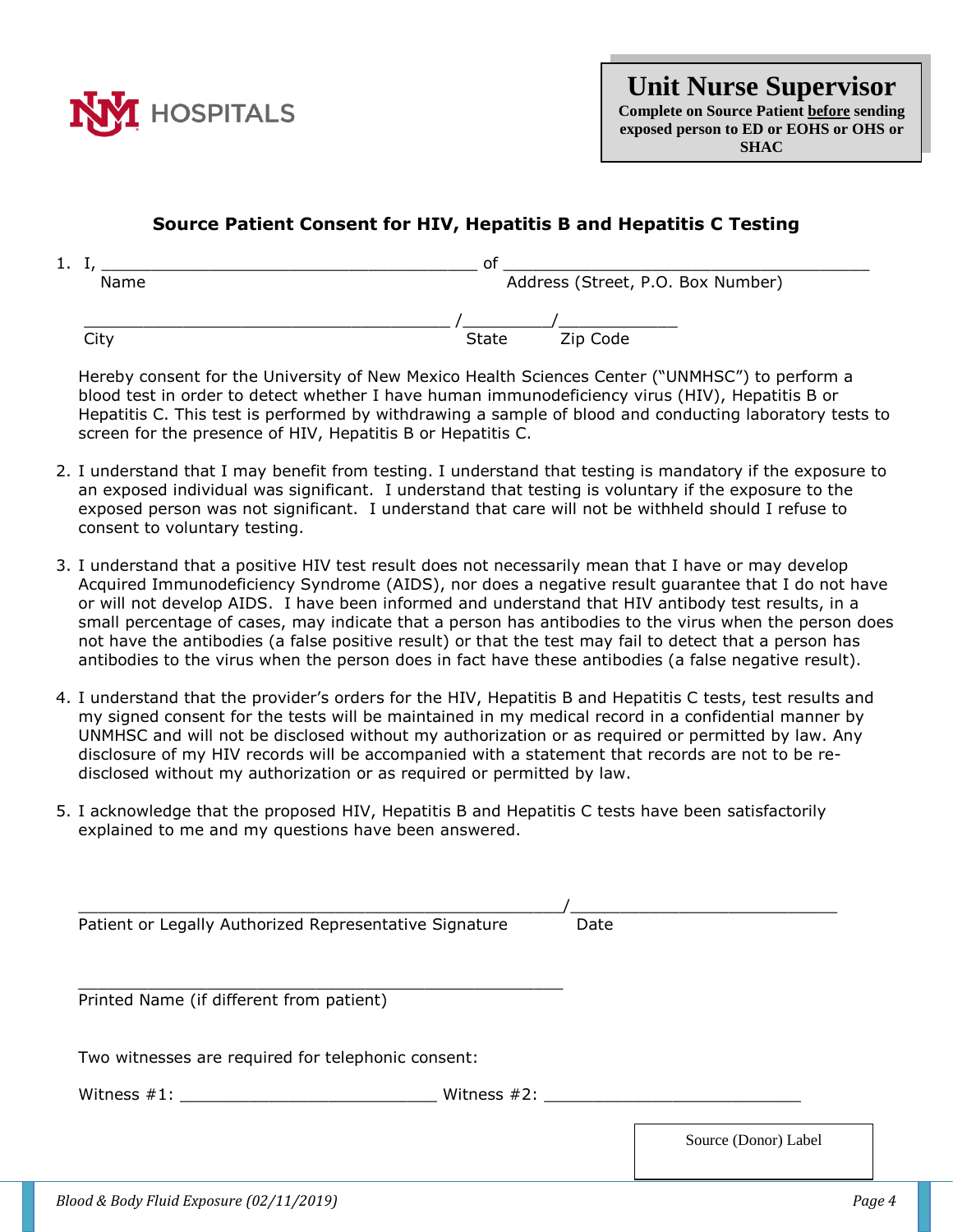

#### **Source Patient Acknowledgement and Authorization to Disclose HIV, Hepatitis B and Hepatitis C Results**

- I understand that disclosure of my HIV test results will be made without my authorization only as required or permitted by law. These legally mandated or permissible disclosures which do not require my authorization or permission include disclosure to the Department of Health/Public Health and to the health care worker who, while rendering care, became significantly exposed to my blood or other potentially infectious material.
- I understand that it may be important for the person exposed that his or her health care provider know the results of my HIV, Hepatitis B and Hepatitis C tests and I hereby authorize the disclosure of my test results to the provider of health care services to the health care worker who was significantly exposed to my blood while rendering care.
- I also understand that I have the right to authorize disclosure of my HIV, Hepatitis B and Hepatitis C test results to any person or agency I choose. I hereby authorize the disclosure of my HIV, Hepatitis B and Hepatitis C test results to the following individual(s)/agency:

Name of person or agency to whom disclosure is to be made

 $\_$  , and the set of the set of the set of the set of the set of the set of the set of the set of the set of the set of the set of the set of the set of the set of the set of the set of the set of the set of the set of th

Disclosure of HIV, Hepatitis B and Hepatitis C test results to the above individual(s)/agency may be by:

| $\Box$ US mail, address/zip:   |  |
|--------------------------------|--|
| $\Box$ Fax number:(_____)_     |  |
| $\Box$ E-mail address:         |  |
| $\Box$ Method chosen by UNMHSC |  |
| $\Box$ Other (please specify): |  |

Disclosure of my HIV test results shall be accompanied by the following or similar statement:

"This information has been disclosed to you from records whose confidentiality is protected by state law. State law prohibits you from making any further disclosure of such information without specific written consent of the person to whom such information pertains, or as otherwise permitted by state law. A person who makes an unauthorized disclosure of this information is guilty of a petty misdemeanor and shall be sentenced to imprisonment in the county **j**ail for a define term not to exceed six months or the payment of a fine of not more than five hundred dollars (\$500) or both."

• I understand that I have the right to revoke these authorizations at any time except to the extent that disclosures have already been made in reliance of my prior authorizations or as required or permitted by law.

| Patient or Legally Authorized Representative Signature | Date                 |
|--------------------------------------------------------|----------------------|
| Printed Name (if different from patient)               |                      |
| Two witnesses are required for telephonic consent:     |                      |
| Witness $#1$ :<br>Witness $#2$ :                       |                      |
|                                                        | Source (Donor) Label |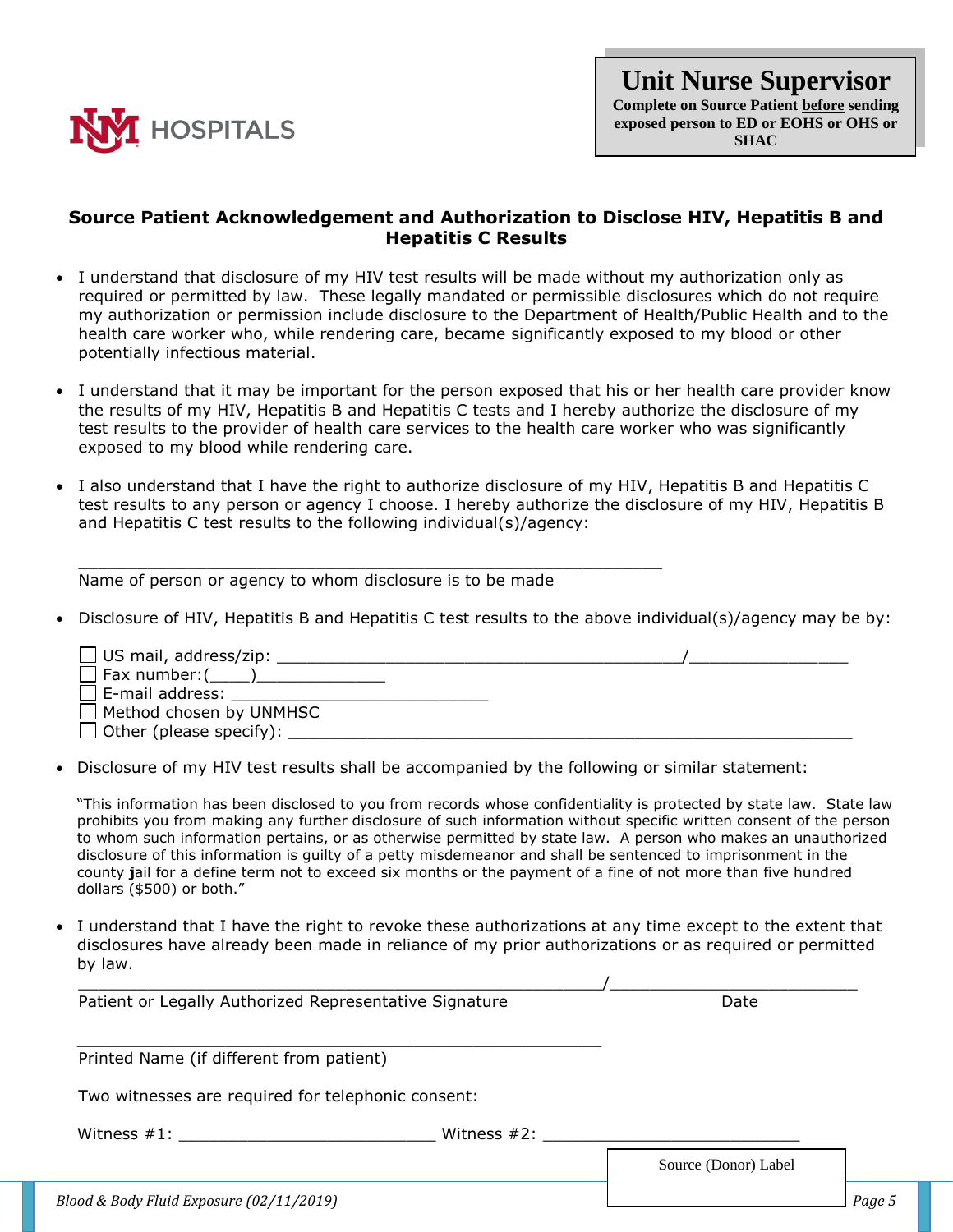

### **Exposed Person Consent for HIV, Hepatitis B and Hepatitis C Testing**

| <b>.</b> | ог                                |
|----------|-----------------------------------|
| Name     | Address (Street, P.O. Box Number) |
|          |                                   |
| City     | Zip Code<br><b>State</b>          |

Hereby consent for the University of New Mexico Health Sciences Center ("UNMHSC") to perform a blood test in order to detect whether I have human immunodeficiency virus (HIV), Hepatitis B or Hepatitis C. This test is performed by withdrawing a sample of blood and conducting laboratory tests to screen for the presence of HIV, Hepatitis B or Hepatitis C.

- 2. I understand that I may benefit from testing but that testing is voluntary and care will not be withheld should I refuse.
- 3. I understand that a positive HIV test result does not necessarily mean that I have or may develop Acquired Immunodeficiency Syndrome (AIDS), nor does a negative result guarantee that I do not have or will not develop AIDS. I have been informed and understand that HIV antibody test results, in a small percentage of cases, may indicate that a person has antibodies to the virus when the person does not have the antibodies (a false positive result) or that the test may fail to detect that a person has antibodies to the virus when the person does in fact have these antibodies (a false negative result).
- 4. I understand that the provider's orders for the HIV, Hepatitis B and Hepatitis C tests, test results and my signed consent for the tests will be maintained in my medical record in a confidential manner by UNMHSC and will not be disclosed without my authorization or as required or permitted by law. Any disclosure of my HIV records will be accompanied with a statement that records are not to be redisclosed without my authorization or as required or permitted by law.
- 5. I acknowledge that the proposed HIV, Hepatitis B and Hepatitis C tests have been satisfactorily explained to me and my questions have been answered.

| Patient or Legally Authorized Representative Signature | Date           |
|--------------------------------------------------------|----------------|
| Two witnesses are required for telephonic consent:     |                |
| Witness $#1$ :                                         | Witness $#2$ : |
|                                                        |                |

Exposed Person (Recipient) Label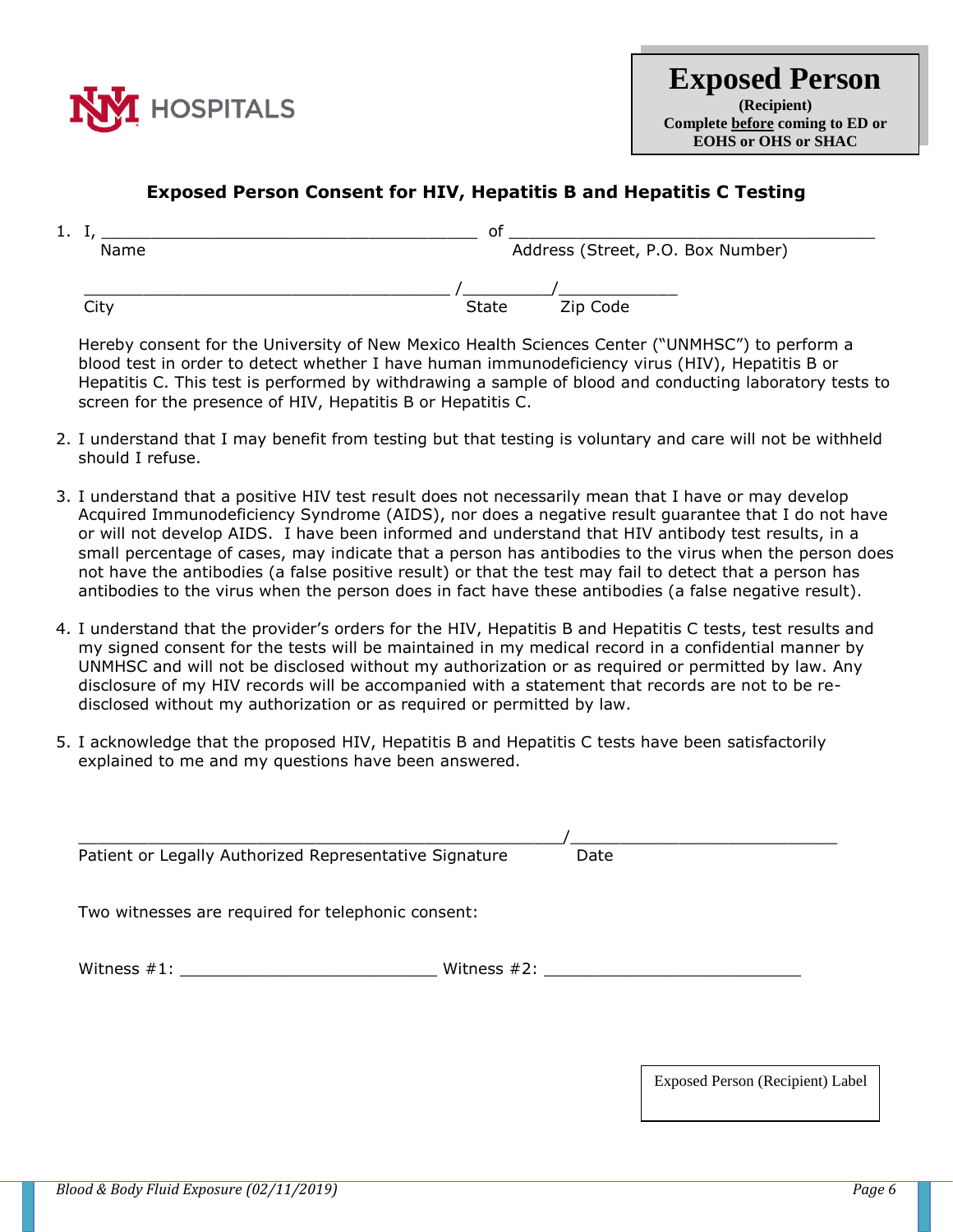

#### **Exposed Person Acknowledgement and Authorization to Disclose HIV, Hepatitis B and Hepatitis C Results**

- I understand that disclosure of my HIV test results will be made without my authorization only as required or permitted by law. These legally mandated or permissible disclosures which do not require my authorization or permission include disclosure to the Department of Health/Public Health and to another exposed individual who became significantly exposed to my blood or other potentially infectious material (in the case of a double/reverse exposure).
- In the case of a double/reverse exposure, I understand that it may be important for the other person exposed that his or her health care provider know the results of my HIV, Hepatitis B and Hepatitis C tests and I hereby authorize the disclosure of my test results to the provider of health care services to the other person who was significantly exposed to my blood while rendering care.
- I also understand that I have the right to authorize disclosure of my HIV, Hepatitis B and Hepatitis C test results to any person or agency I choose. I hereby authorize the disclosure of my HIV, Hepatitis B and Hepatitis C test results to the following individual(s)/agency:

Name of person or agency to whom disclosure is to be made

\_\_\_\_\_\_\_\_\_\_\_\_\_\_\_\_\_\_\_\_\_\_\_\_\_\_\_\_\_\_\_\_\_\_\_\_\_\_\_\_\_\_\_\_\_\_\_\_\_\_\_\_\_\_\_\_\_\_\_

Disclosure of HIV, Hepatitis B and Hepatitis C test results to the above individual(s)/agency may be by:

| $\Box$ US mail, address/zip:      |  |
|-----------------------------------|--|
| $\Box$ Fax number: $(\_\_\_\)_\_$ |  |
| $\Box$ E-mail address:            |  |
| $\Box$ Method chosen by UNMHSC    |  |
| $\Box$ Other (please specify):    |  |
|                                   |  |

Disclosure of my HIV test results shall be accompanied by the following or similar statement:

"This information has been disclosed to you from records whose confidentiality is protected by state law. State law prohibits you from making any further disclosure of such information without specific written consent of the person to whom such information pertains, or as otherwise permitted by state law. A person who makes an unauthorized disclosure of this information is guilty of a petty misdemeanor and shall be sentenced to imprisonment in the county **j**ail for a define term not to exceed six months or the payment of a fine of not more than five hundred dollars (\$500) or both."

 I understand that I have the right to revoke these authorizations at any time except to the extent that disclosures have already been made in reliance of my prior authorizations or as required or permitted by law.

| Patient or Legally Authorized Representative Signature |                 | Date                             |
|--------------------------------------------------------|-----------------|----------------------------------|
| Two witnesses are required for telephonic consent:     |                 |                                  |
| Witness $\#1$ : $\qquad \qquad$                        | Witness $\#2$ : |                                  |
|                                                        |                 | Exposed Person (Recipient) Label |
|                                                        |                 |                                  |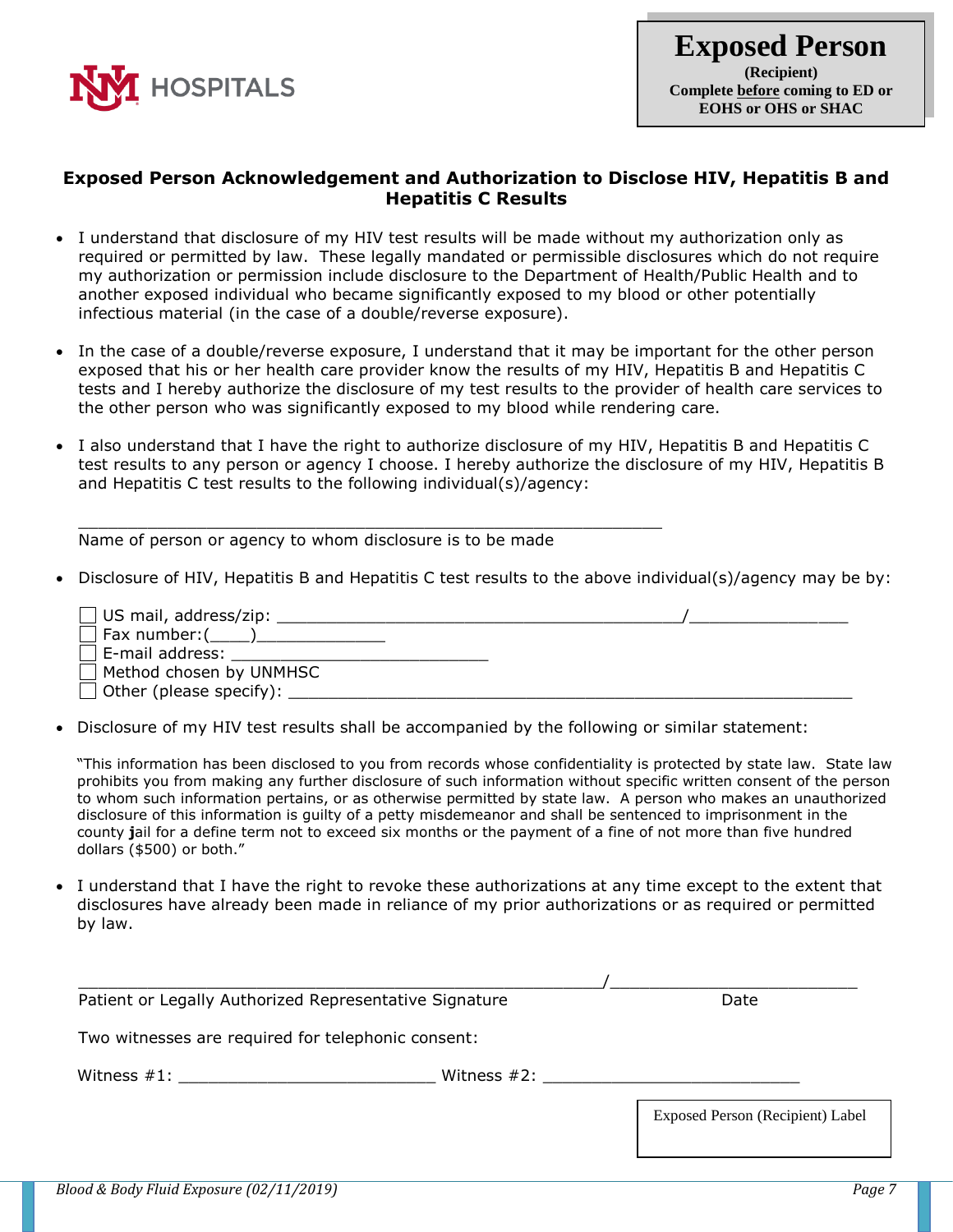**Exposed Person (Recipient) Complete before coming to ED or EOHS or OHS or SHAC**

# **Body Fluid Exposure Assessment**

|                                                     | 6. Incident location (ED, patient room, OR, lab, etc.) _________________________                                                                                                                                                                                          |                       |
|-----------------------------------------------------|---------------------------------------------------------------------------------------------------------------------------------------------------------------------------------------------------------------------------------------------------------------------------|-----------------------|
| 7. Is the source patient known $\Box$ Yes $\Box$ No |                                                                                                                                                                                                                                                                           |                       |
| #19-28)                                             | PLEASE NOTE: Complete #8-18 for needlestick/other sharp injury: (For other blood/body fluid exposure skip to                                                                                                                                                              |                       |
|                                                     | <b>8.</b> Were you the original user of the sharp item? $\Box$ Yes $\Box$ No $\Box$ Unknown<br>9. Did the sharp item have blood visible on it? $\Box$ Yes $\Box$ No<br>$\Box$ Unknown                                                                                     |                       |
|                                                     | 9a. Was the source patient also exposed to your blood from the sharp item ? $\Box$ Yes $\Box$ No                                                                                                                                                                          | Unknown               |
|                                                     | 10. For what purpose was the sharp item originally used?                                                                                                                                                                                                                  |                       |
|                                                     | □ Unknown □ Injection through the skin □ Drawing venous/arterial blood<br>$\Box$ IV use: injection into/aspiration from an IV injection site/IV port, connecting or starting IV<br>□ Placing a central line □ Suturing/cutting/electrocautery □ Other ___________________ |                       |
| 11. How did the injury occur?                       |                                                                                                                                                                                                                                                                           |                       |
|                                                     | During use $\Box$ After use $\Box$ Recapping needle $\Box$ Restraining a patient $\Box$ Preparation for reuse of                                                                                                                                                          |                       |
|                                                     | reusable equipment $\Box$ Device left on floor, bed or other inappropriate place $\Box$ While disposing of item                                                                                                                                                           |                       |
|                                                     |                                                                                                                                                                                                                                                                           |                       |
| 12. What device was involved in the injury?         |                                                                                                                                                                                                                                                                           |                       |
| Unknown                                             |                                                                                                                                                                                                                                                                           |                       |
|                                                     | □ Hollow bore Needle: Identify (gauge of needle, etc)___________________________                                                                                                                                                                                          |                       |
|                                                     |                                                                                                                                                                                                                                                                           |                       |
|                                                     | 12a. Brand/Manufacturer of the sharp item:________________Model (part number):_________                                                                                                                                                                                   |                       |
|                                                     | 13. Did the item causing the injury have a "safety design" such as retractable or shielded needle?                                                                                                                                                                        |                       |
|                                                     | □ Yes □ No □ Unknown If yes, describe feature __________________________________                                                                                                                                                                                          |                       |
|                                                     | <b>13a.</b> Was the device activated? $\Box$ Yes, fully activated $\Box$ Yes, partially activated $\Box$ No                                                                                                                                                               | $\Box$ Unknown        |
|                                                     | 14. What was the physical location of your injury? (ex. Right index finger)                                                                                                                                                                                               |                       |
|                                                     | <b>15.</b> Was the injury? $\Box$ Superficial (little/no bleeding) $\Box$ Moderate (skin punctured/some bleeding)                                                                                                                                                         |                       |
|                                                     | Severe (deep stick/cut, profuse bleeding)                                                                                                                                                                                                                                 |                       |
|                                                     | 16. If the injury was to the hand, did the sharp item penetrate? $\Box$ Single pair of gloves                                                                                                                                                                             |                       |
|                                                     | Double pair of gloves $\Box$ No gloves                                                                                                                                                                                                                                    | <b>Exposed Person</b> |
| 17. Are you primarily? $\Box$ Right handed          | Left handed                                                                                                                                                                                                                                                               | (Recipient) Label     |
|                                                     | 18. Do you think this injury could have been prevented with additional controls in place?                                                                                                                                                                                 |                       |
| $Yes \Box$                                          |                                                                                                                                                                                                                                                                           |                       |

 **\_\_\_\_\_\_\_\_\_\_\_\_\_\_\_\_\_\_\_\_\_\_\_\_\_\_\_\_\_\_\_\_\_\_\_\_\_\_\_\_\_\_\_\_\_\_\_\_\_\_\_\_\_\_\_\_\_\_\_\_\_\_\_\_\_\_\_\_\_\_\_\_\_\_\_\_\_\_\_\_\_\_\_\_\_\_\_\_\_\_\_\_\_\_**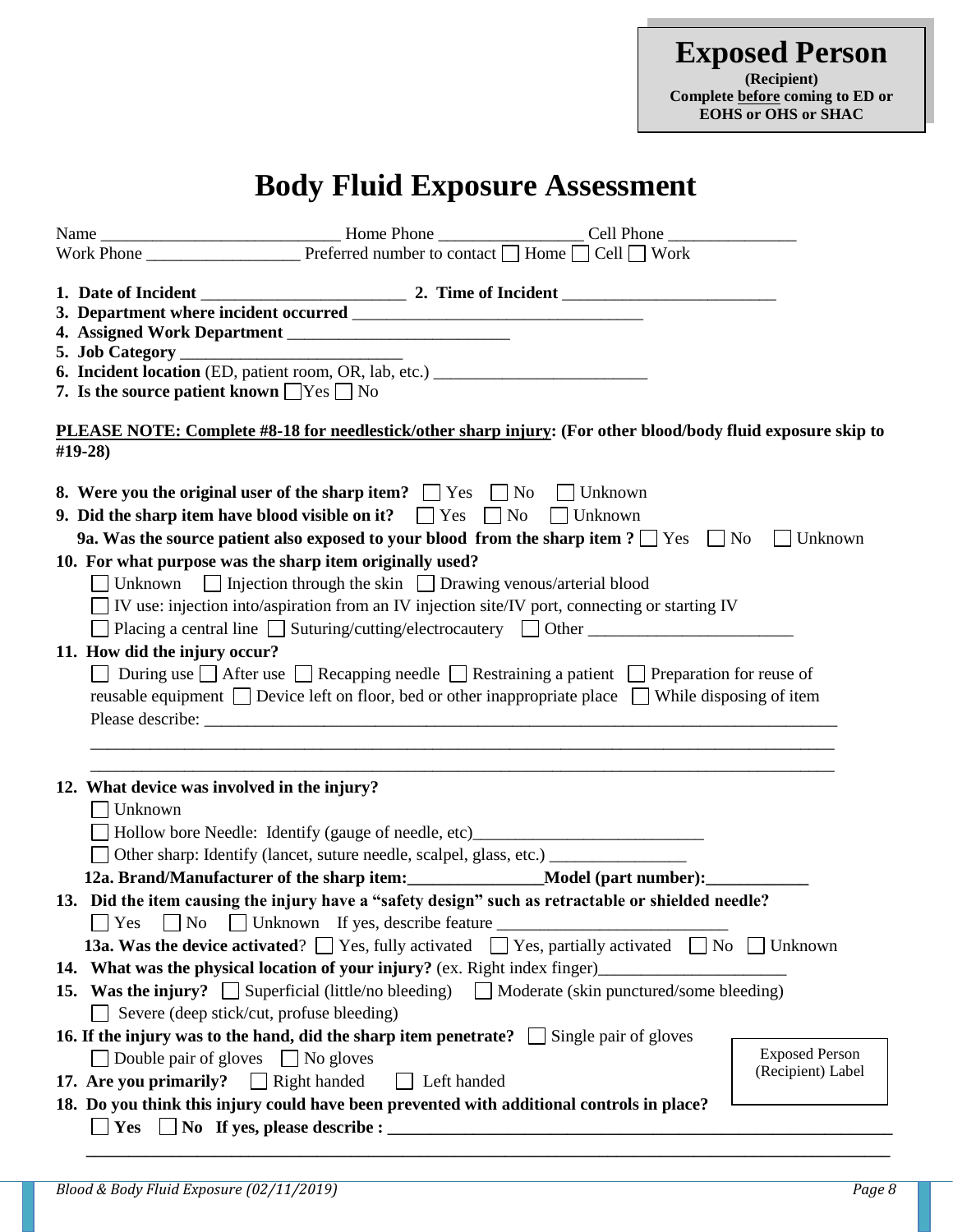### **PLEASE NOTE: Complete #19-28 for other blood/body fluid exposure (ex. splashes):**

| 19. Type of Body Fluid: (please check)                                    |                                                                                      |                                                                                                                                     |                       |
|---------------------------------------------------------------------------|--------------------------------------------------------------------------------------|-------------------------------------------------------------------------------------------------------------------------------------|-----------------------|
| Unknown                                                                   |                                                                                      | Blood Other body fluid: list type (Sputum, vomit, etc.)                                                                             |                       |
|                                                                           | If "other," was visible blood present in the fluid? $\Box$ Yes $\Box$ No             | $\Box$ Unknown                                                                                                                      |                       |
| 20. What body part was exposed? (Skin on the right hand, eye, mouth, etc) |                                                                                      |                                                                                                                                     |                       |
|                                                                           |                                                                                      | 21. Did the blood/body fluid: $\Box$ Touch unprotected skin? $\Box$ Soak through protective garment or clothing?                    |                       |
| 22. What barrier garments were worn at the time of the exposure?          |                                                                                      |                                                                                                                                     |                       |
|                                                                           | None: Were barrier garments available $\Box$ Yes $\Box$ No                           |                                                                                                                                     |                       |
| Gloves                                                                    |                                                                                      |                                                                                                                                     |                       |
|                                                                           |                                                                                      | Goggles/eyeshield: Availability: Worn at all times $\Box$ Available at bedside $\Box$ Available in centralized                      |                       |
|                                                                           |                                                                                      | location in $\Box$ wall dispenser $\Box$ cart $\Box$ Pyxis and within $\Box$ 10 feet $\Box$ 25 feet $\Box$ 50 feet $\Box$ 2100 feet |                       |
| Surgical mask                                                             |                                                                                      |                                                                                                                                     |                       |
| Gown/apron/lab coat                                                       |                                                                                      |                                                                                                                                     |                       |
|                                                                           | Other:                                                                               |                                                                                                                                     |                       |
|                                                                           |                                                                                      |                                                                                                                                     |                       |
|                                                                           |                                                                                      |                                                                                                                                     |                       |
|                                                                           |                                                                                      |                                                                                                                                     |                       |
|                                                                           |                                                                                      |                                                                                                                                     |                       |
|                                                                           |                                                                                      | <b>24. Did equipment failure occur?</b> $\Box$ Yes $\Box$ No If yes, please specify equipment type and manufacturer:                |                       |
|                                                                           |                                                                                      | 25. How long was the blood/body fluid in contact with your skin/mucous membrane?                                                    |                       |
|                                                                           | Less than 5 minutes $\Box$ 5-14 minutes $\Box$ 15 minutes to 1 hour $\Box$ Over 1 hr |                                                                                                                                     |                       |
|                                                                           |                                                                                      |                                                                                                                                     |                       |
|                                                                           |                                                                                      | 26. Did you flush/clean area? $\Box$ Yes $\Box$ No Comments:                                                                        |                       |
| 27. What was the volume of blood/body fluid? Inknown                      |                                                                                      |                                                                                                                                     |                       |
|                                                                           |                                                                                      |                                                                                                                                     |                       |
|                                                                           |                                                                                      | Small (up to 1 teaspoon or 5cc) $\Box$ Moderate (up to quarter cup or 50cc) $\Box$ Large (over 50cc)                                |                       |
|                                                                           |                                                                                      | 28. Do you think this injury could have been prevented with additional controls in place?                                           |                       |
|                                                                           |                                                                                      |                                                                                                                                     |                       |
|                                                                           |                                                                                      |                                                                                                                                     |                       |
|                                                                           |                                                                                      |                                                                                                                                     |                       |
|                                                                           |                                                                                      |                                                                                                                                     |                       |
|                                                                           |                                                                                      |                                                                                                                                     |                       |
| Exposed Person (Recipient) Signature                                      |                                                                                      | Date                                                                                                                                |                       |
|                                                                           |                                                                                      |                                                                                                                                     |                       |
| <b>ED/EOHS/OHS Provider to complete below and sign:</b>                   |                                                                                      |                                                                                                                                     |                       |
|                                                                           |                                                                                      |                                                                                                                                     |                       |
| BFE involved visible blood: Yes/No                                        |                                                                                      |                                                                                                                                     |                       |
| Received tetanus booster in ED: Yes/No                                    |                                                                                      |                                                                                                                                     |                       |
|                                                                           |                                                                                      |                                                                                                                                     |                       |
|                                                                           |                                                                                      |                                                                                                                                     |                       |
|                                                                           |                                                                                      |                                                                                                                                     |                       |
|                                                                           |                                                                                      |                                                                                                                                     |                       |
|                                                                           |                                                                                      |                                                                                                                                     |                       |
|                                                                           |                                                                                      |                                                                                                                                     |                       |
|                                                                           |                                                                                      |                                                                                                                                     | <b>Exposed Person</b> |
| Provider Signature                                                        | Provider Printed Name                                                                | Date                                                                                                                                | (Recipient) Label     |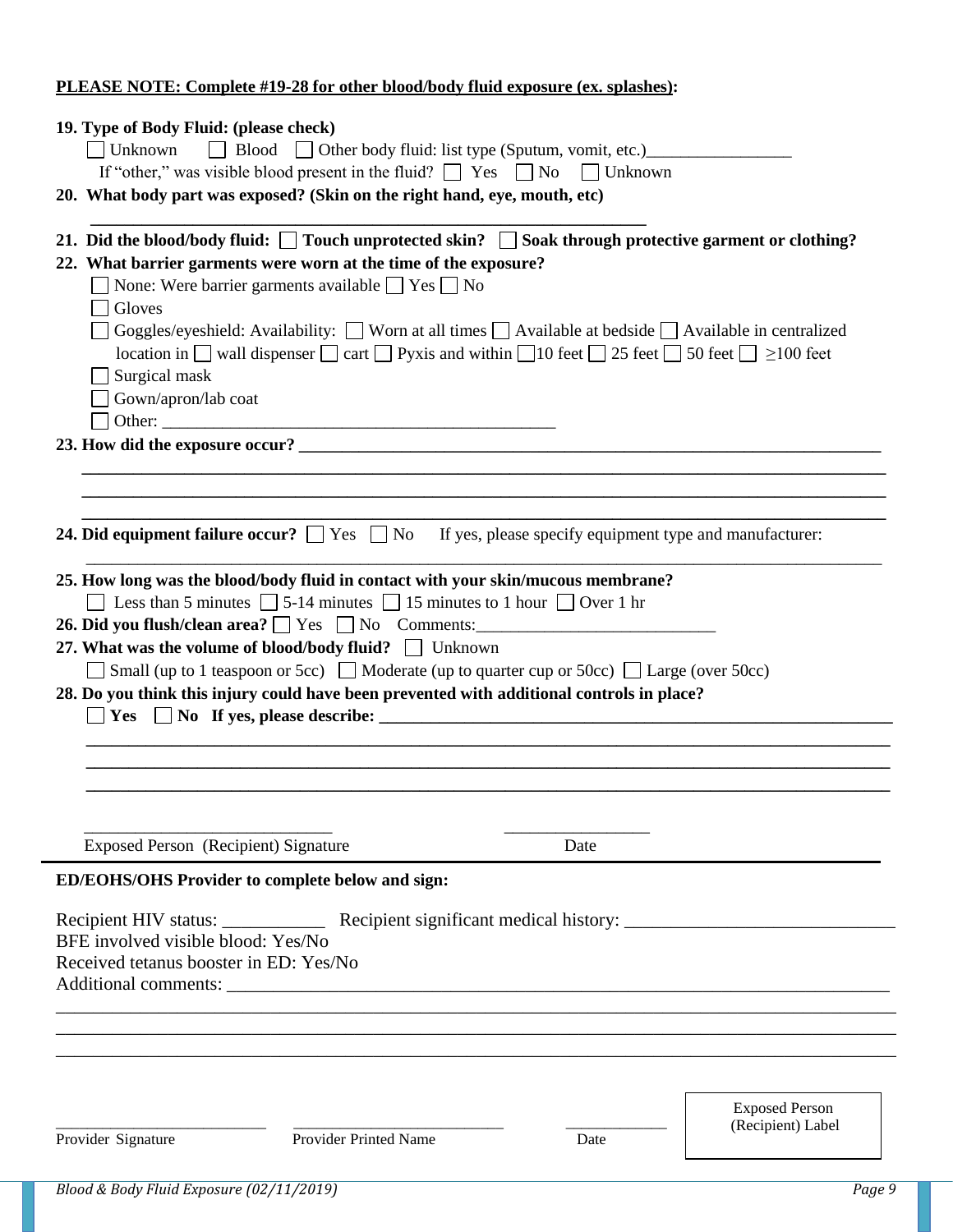# **Blood/Body Fluid Exposure Checklist**

*Exposed Person* **=** recipient (employee, student, etc.) *Source (Donor)* **=** from whom the fluid came (usually the patient)

| Review injury, complete and sign provider section of Recipient BFE Assessment (page 9).                                                                                                       |
|-----------------------------------------------------------------------------------------------------------------------------------------------------------------------------------------------|
| Review Source Patient Risk Assessment (page 3) and source patient chart as needed.                                                                                                            |
| Review Recipient immunization status for tetanus and revaccinate as needed.                                                                                                                   |
| Counsel Recipient regarding (page 14):                                                                                                                                                        |
| Bloodborne pathogens of concern.<br>Precautions to decrease risk of secondary transmission.<br>Need to follow up with their designated occupational health service.                           |
| Review HIV Transmission Risk decision tree with Recipient and check applicable flow boxes (page 11).                                                                                          |
| Review HIV PEP Action Plan decision tree with Recipient and check applicable flow boxes (page 12).                                                                                            |
| If in ED (after hours):                                                                                                                                                                       |
| Begin PEP after pregnancy test and give remaining PEP doses in Take Home Pack to Recipient.<br><b>Do not</b> order or draw HIV, Hep B or Hep C on Recipient (Completed by EOHS, OHS or SHAC). |

**ED (After Hours) Discharging Nurse or Provider**

| $\Box$ Ensure follow up instructions have been given and are understood (page 14).                                                                                                                                                                                                                                                                                                                                 |
|--------------------------------------------------------------------------------------------------------------------------------------------------------------------------------------------------------------------------------------------------------------------------------------------------------------------------------------------------------------------------------------------------------------------|
| Ensure all associated documentation not generated in FirstNet/Powerchart is routed correctly:                                                                                                                                                                                                                                                                                                                      |
| If BFE occurred when performing duties while employed by UNM/UNMH or as a student of UNM<br>and Recipient is <b>not</b> going home before follow up, then Recipient retains all documentation.<br>$\Box$ In all other cases than above, provide copy of last two pages of BFE packet to Recipient (pages 13-<br>14) and ensure Recipient deposits packet and any other documentation in OHS lock box in ED Triage. |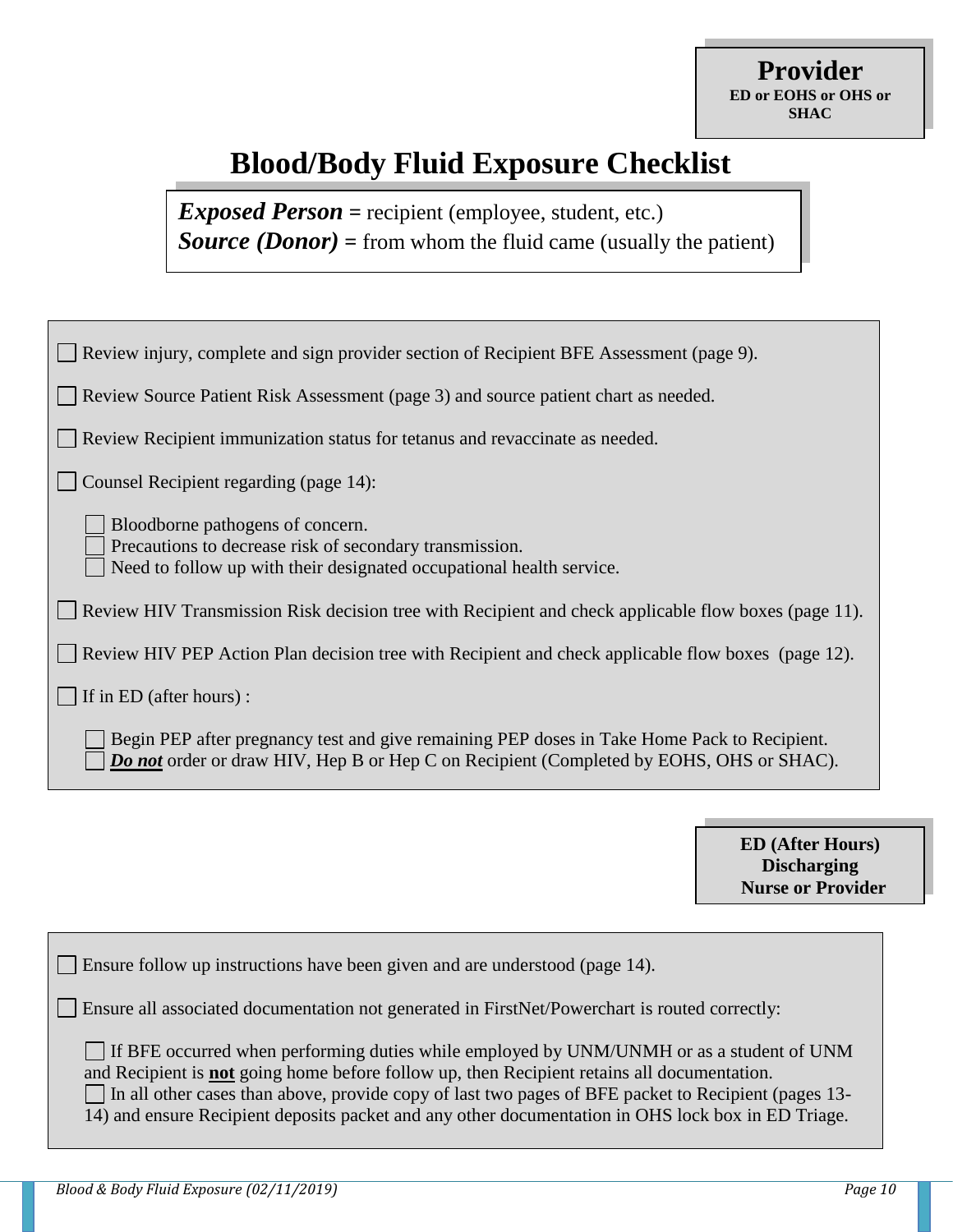

**Provider ED or EOHS or OHS or SHAC**



- Consult the Adult Infectious Disease (ID) physician on-call via PALS or Am I On when:
	- Source patient (Donor) is known to be HIV positive no matter the viral load.
		- Immediate consultation with Adult Infectious Disease is mandatory for determining the best HIV PEP regimen.
		- Exposed Person (Recipient):
			- Is pregnant or breast feeding.
			- Has serious underlying illness (e.g. renal disease).
			- Is taking many medications (e.g. drug-drug interactions need to be reviewed).
	- You have any other questions or concerns.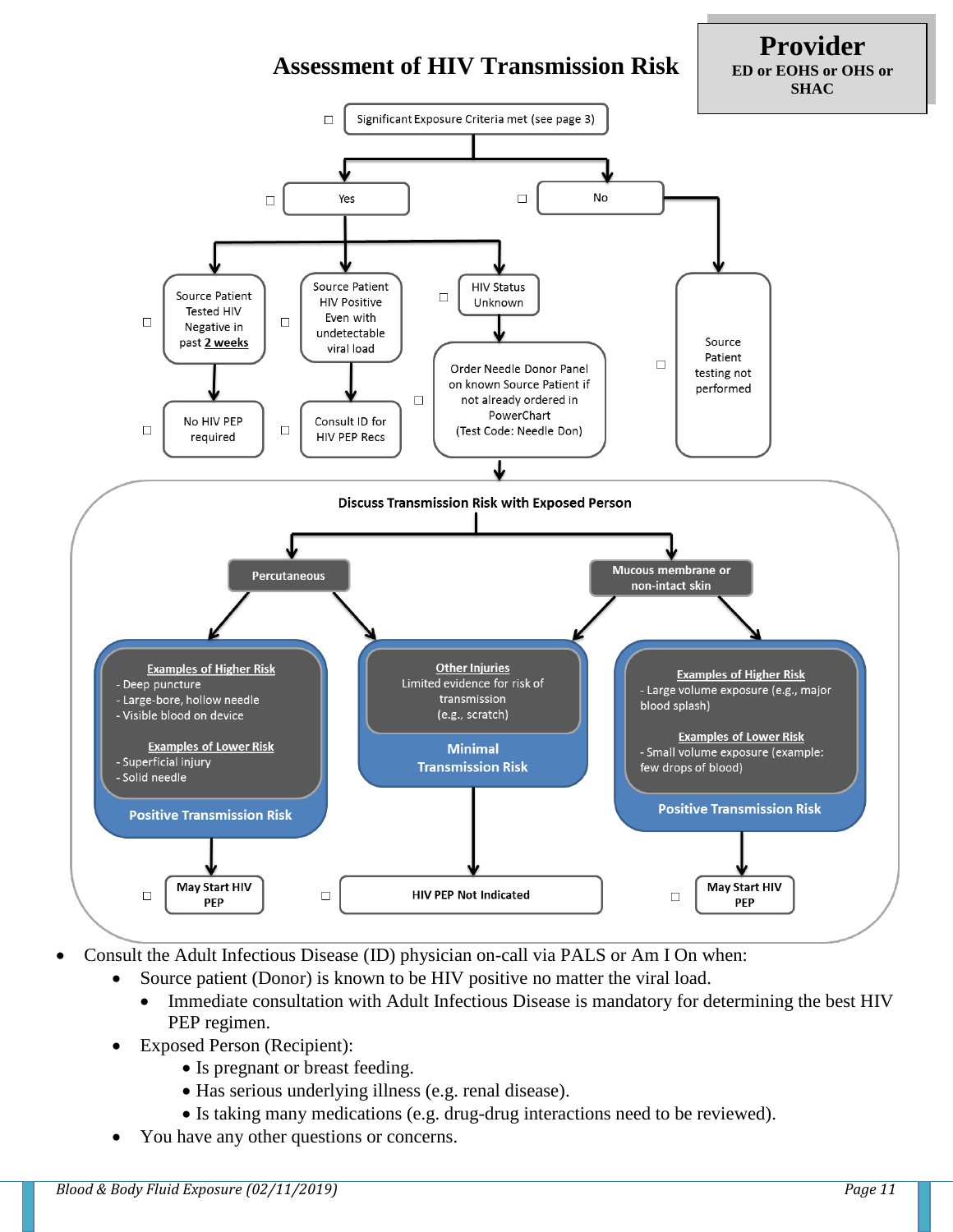

### **HIV Post Exposure Prophylaxis (PEP) Action Plan**

- If the exposure is high-risk, give the first dose of PEP as soon as possible.There is minimal risk of side effects if given while awaiting:
	- Source patient HIV test results.
	- Informed consent for HIV testing/results release.
	- Expert consultation (if  $>2$  hour wait).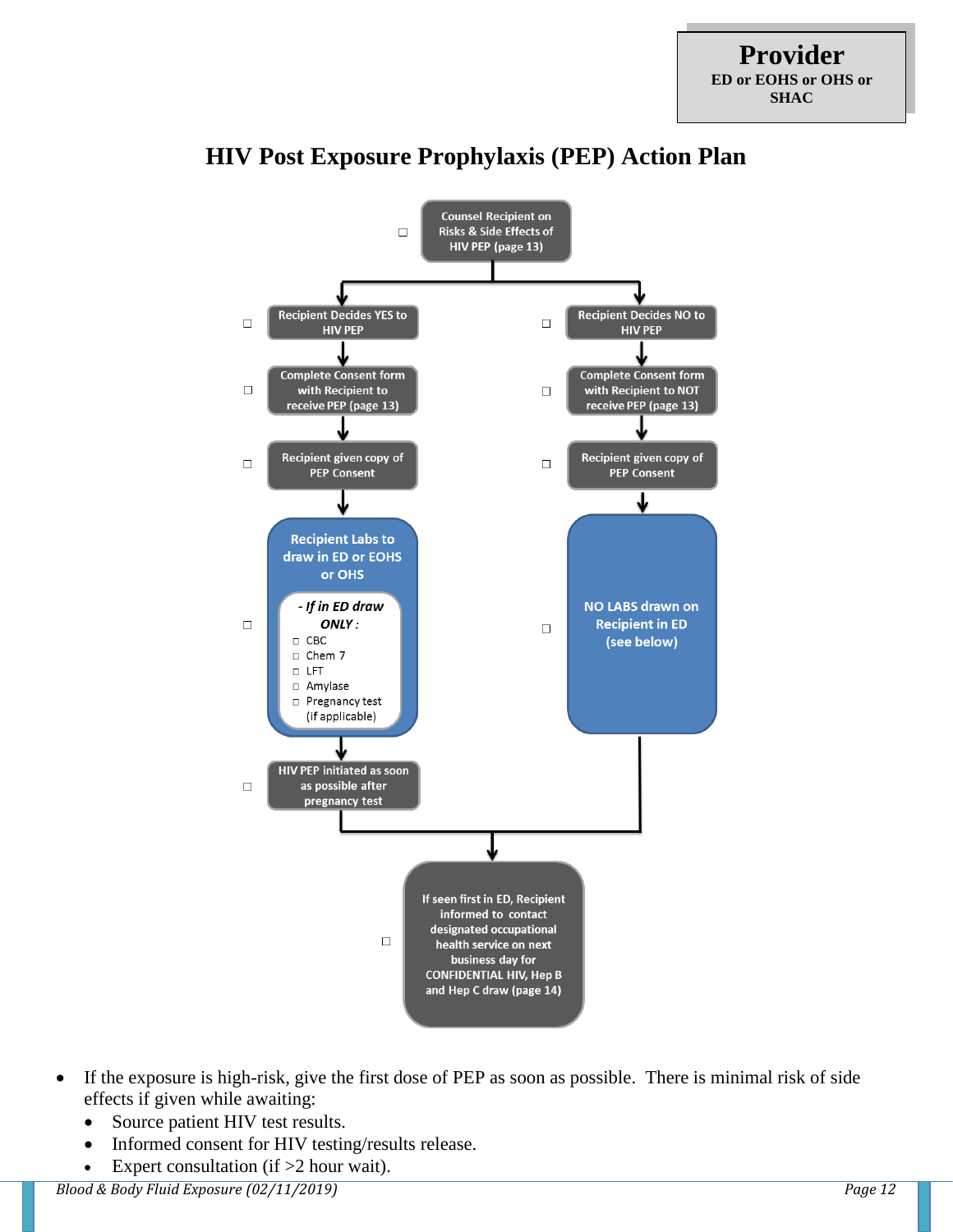#### **DOCUMENTATION OF COUNSELING FOR POST-EXPOSURE PROPHYLAXIS FOR HIV**

I have been potentially exposed to HIV, the virus that causes AIDS, in my work place. My clinician has offered me treatment with emtricitabine/tenofovir (Truvada) with raltegravir (Isentress). Prophylactic treatment with antiretroviral drugs after HIV exposure is expected to reduce my risk of infection with HIV, but may not be 100% effective.

During the four weeks of treatment and four subsequent weeks (both men and women), I will be asked to use barrier devices like male and female condoms. If I am a woman I will be tested for pregnancy and if I am pregnant, any decision to continue prophylaxis will be made in conjunction with an infectious diseases specialist and my obstetric clinician. I will be asked to contact my clinician immediately if I learn that I am pregnant while I am on the medications. See table below for risks and side effects associated with antiretroviral drugs. Treatment side effects are expected to disappear after treatment is stopped, but could be life threatening or irreversible. New or rare serious side effects, including cancer, birth defects, or other life-threatening diseases, might be recognized in the future.

#### **Standard HIV PEP Regimen:**

**Truvada** (emtricitabine 200mg / tenofovir 300mg) One 200mg/300mg pill by mouth once a day for 28 days **+ Isentress** (raltegravir 400mg) One 400mg pill by mouth twice a day for 28 days

| <b>Medication Name</b>               | <b>Common Side Effects</b>                    | <b>Uncommon Side Effects</b>                                                     | <b>Caution</b>                                                                  |
|--------------------------------------|-----------------------------------------------|----------------------------------------------------------------------------------|---------------------------------------------------------------------------------|
| Emtricitabine/tenofovir<br>(Truvada) | -Diarrhea<br>-Nausea<br>-Fatigue<br>-Headache | -Lactic acidosis<br>-Nephrotoxicity<br>-Myopathy                                 | For individuals with:<br>-Renal impairment<br>-Chronic Hepatitis B<br>infection |
| Raltegravir<br>(Isentress)           | -Diarrhea<br>-Nausea<br>-Headache             | -Severe rash (contact<br>healthcare provider)<br>-Elevated CK (muscle<br>injury) | -Do not take with antacids<br>or calcium carbonate<br>(inhibit absorption)      |

For patient handouts on any HIV medications (copy and paste link to browser if unable to open): **Truvada: [http://www.aidsinfonet.org/uploaded/factsheets/57\\_eng\\_421.pdf](http://www.aidsinfonet.org/uploaded/factsheets/57_eng_421.pdf) Isentress: [http://www.aidsinfonet.org/uploaded/factsheets/80\\_eng\\_465.pdf](http://www.aidsinfonet.org/uploaded/factsheets/80_eng_465.pdf)**

 $\Box$  I have discussed all of my current medications as listed above with the treating provider and plan to take HIV postexposure prophylaxis.

I have been advised to use other antiretroviral drugs by an Infectious Disease physician and have been informed of their side effects and drug interactions. These medications are:

I HAVE DECIDED NOT TO TAKE HIV PEP OR DO NOT NEED THIS BASED ON EXPOSURE RISK

SIGNATURE: \_\_\_\_\_\_\_\_\_\_\_\_\_\_\_\_\_\_\_\_\_\_\_\_\_\_\_\_\_\_\_\_ DATE: \_\_\_/\_\_\_/\_\_\_

Exposed Person (Recipient) Label

WITNESS: DATE:  $\sqrt{2}$ 

\_\_\_\_\_\_\_\_\_\_\_\_\_\_\_\_\_\_\_\_\_\_\_\_\_\_\_\_\_\_\_\_\_\_\_\_\_\_\_\_\_\_\_\_\_\_\_\_\_\_\_\_\_\_\_\_\_\_\_\_